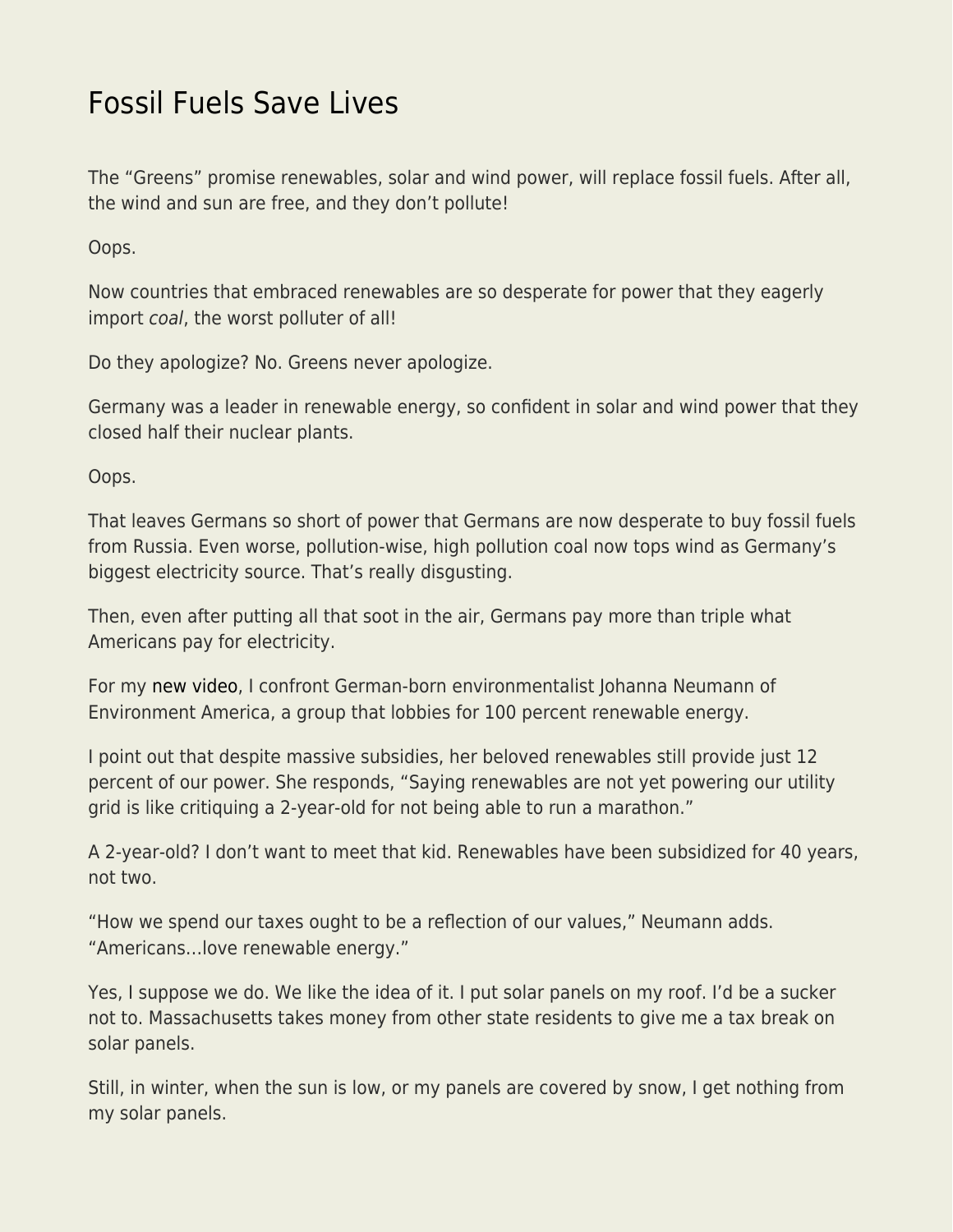What kind of energy solution is that? People need energy when it's cloudy, too. They also need it when the wind doesn't blow.

"When the sun goes down…offshore winds get cranked up," says Neumann.

No, they don't!

"The wind doesn't always come up when the sun goes down," I point out.

"Renewables are clearly better," Neumann replies.

She says we'll solve renewable energy's inconsistency by doing things like storing energy in batteries.

Well, yes, a battery that holds energy for weeks would make renewables work. But it doesn't exist.

"This is just a total fantasy, which is why nobody has done it anywhere, ever!" says Alex Epstein, author of The Moral Case for Fossil Fuels.

Fossil fuels are moral, Epstein correctly points out, because human flourishing depends on them.

Abundant fossil fuels are especially important for poor people.

"Three billion people in the world still use less electricity than a typical American refrigerator. Are we going to allow them to have a modern life? Because that's going to depend on fossil fuels."

Even if climate change becomes a serious problem, fossil fuels reduce its harm by making us prosperous enough to afford protection against the climate.

"We have a 98 percent decline in climate-related disaster deaths over the last 100 years," Epstein points out.

A 98 percent drop in deaths! This is the amazing untold story of fossil fuels and their benefits. Because oil and natural gas so efficiently provide power, heat homes when it's freezing, pump water during droughts, etc., millions thrive, despite problems like climate change.

Thanks to fossil fuels, "We have this amazing productive ability," says Epstein. "That's the only reason we experience the planet as livable."

Global warming is a threat. Limiting fossil fuels now, without a capable alternative, will make it even harder to deal with the effects.